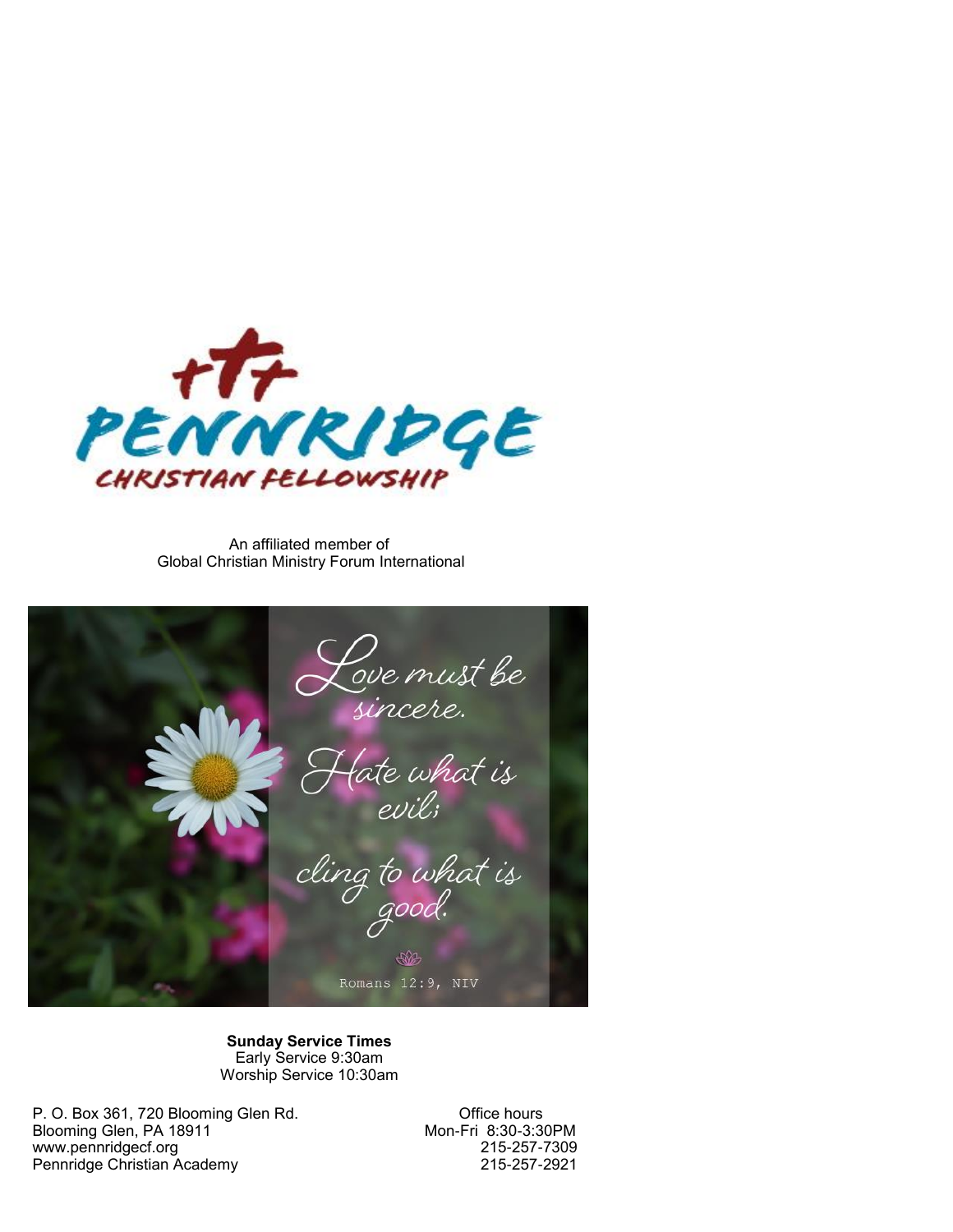# **June 19, 2022**

### **WELCOME TO OUR VISITORS**

Thank you for visiting. We extend a warm and caring welcome to you. In order to serve you in the best possible way, please fill out a visitor card and place it in the offering plate or hand it to one of our ushers.

We would like to give you a free copy of a service on CD. You may pick up a copy of a previous service in the foyer. Or if you would like a copy of today's service you may complete the order form and a copy will be ready the following Wednesday.

#### PRAYER IN THE PASTOR'S OFFICE AT 10AM EVERY SUNDAY

## **Today**

Sunday School will be dismissed during the offering

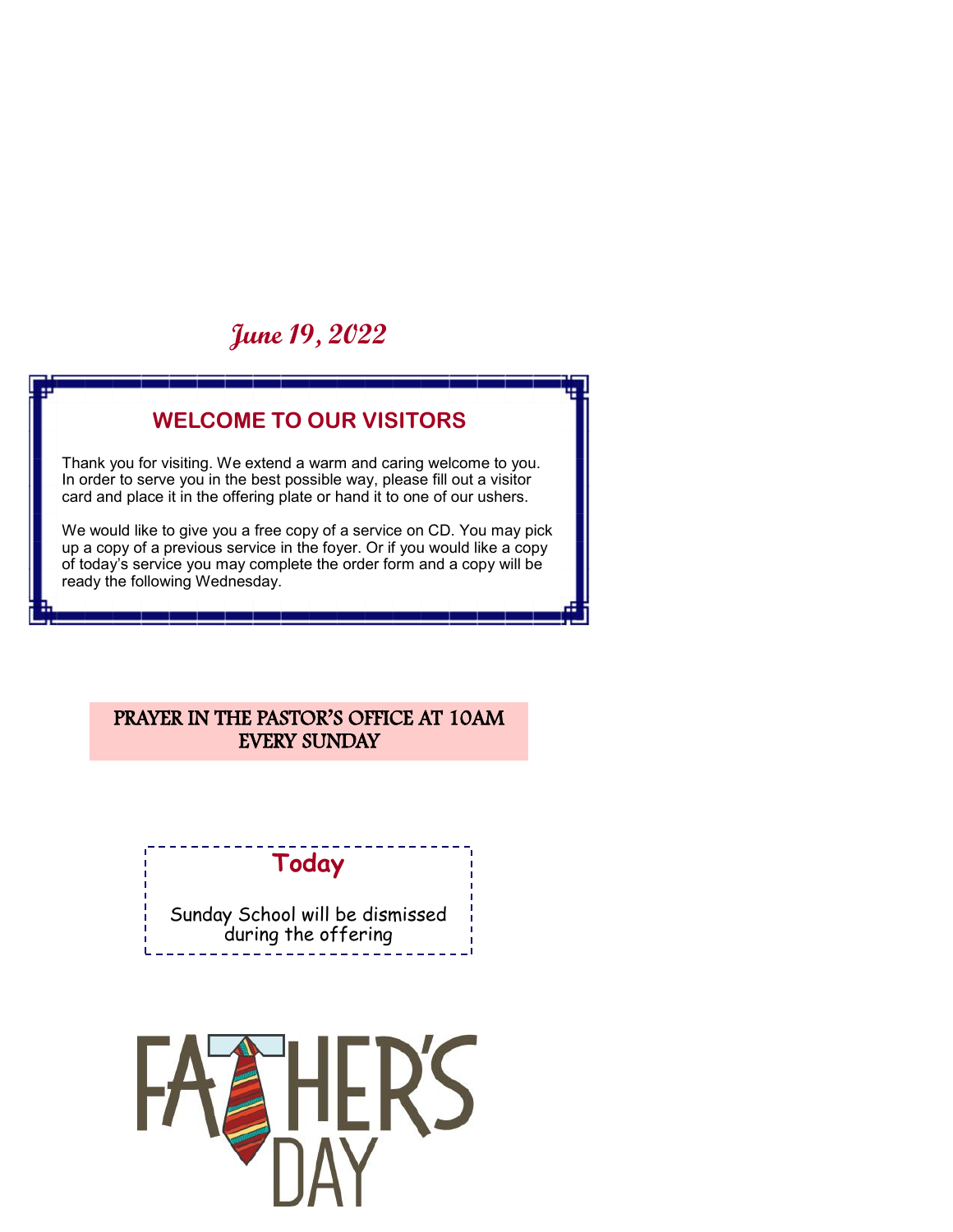#### **MIDWEEK SERVICE**

Wednesday, June 22 7pm in the sanctuary





#### PRAYER AND FASTING SERVICE

Saturday, July 2 7pm

## WOJ BREAKFAST

Saturday, July 16 9am In the fellowship hall





Sunday, July 31 After the service

Hamburgers and hot dogs will be provided along with beverages, and paper products. Please bring a side dish and/or dessert to share. Weather permitting, we will eat outside. It will be a great time of fellowship.